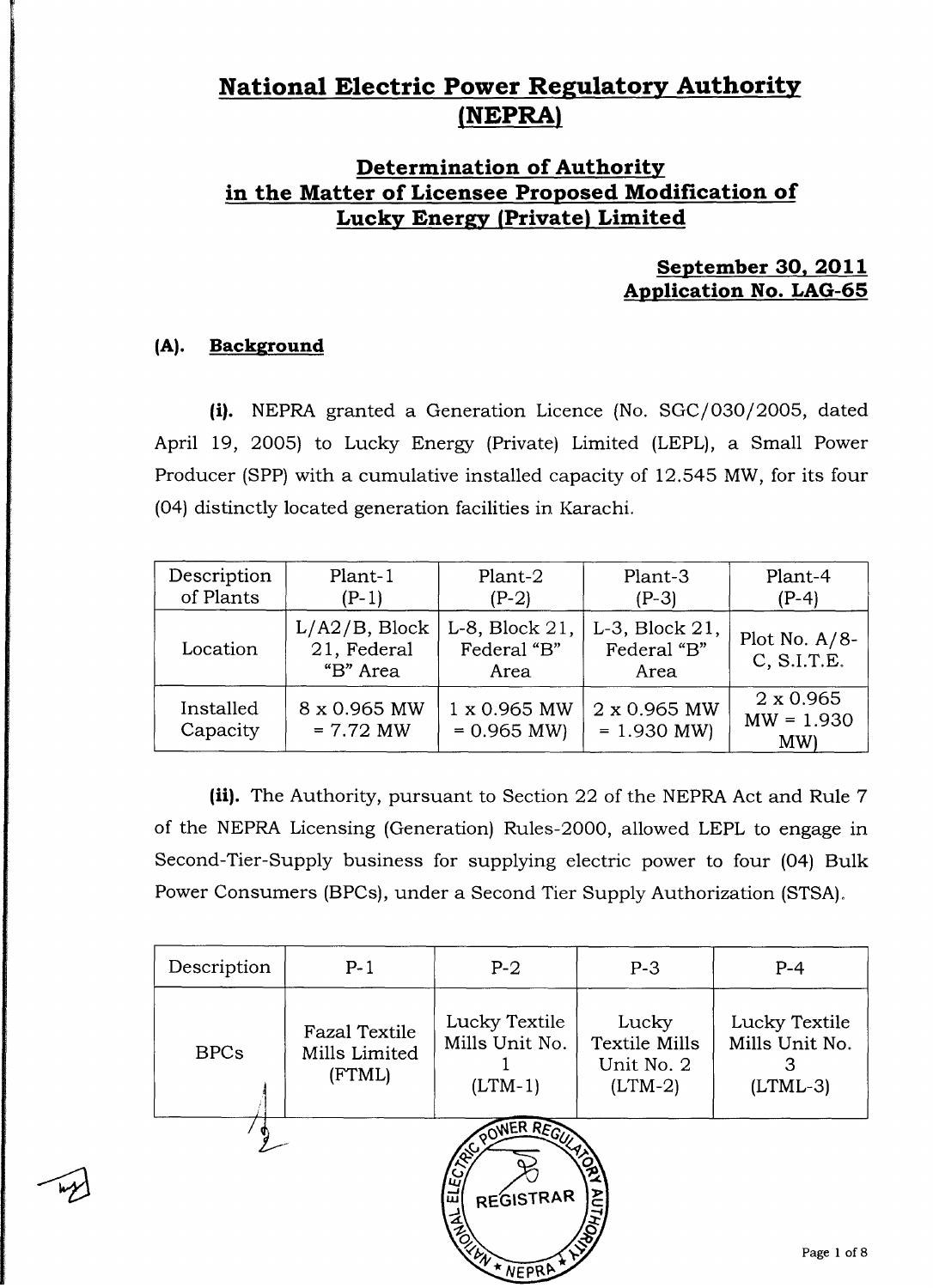(iii). Later on, LEPL on May 22, 2007 submitted a Licensee Proposed Modification (LPM), whereby following changes were suggested;

| Description           | $P-1$                                             | $P-2$                                        | $P-4$                             | Remarks                                                                                                                                                                                                                                                                                                                                                                                              |  |
|-----------------------|---------------------------------------------------|----------------------------------------------|-----------------------------------|------------------------------------------------------------------------------------------------------------------------------------------------------------------------------------------------------------------------------------------------------------------------------------------------------------------------------------------------------------------------------------------------------|--|
| Location              | $L/A2/B$ ,<br>Block $21$ ,<br>Federal<br>"B" Area | $L-8$ ,<br>Block 21,<br>Federal<br>"B" Area  | Plot No.<br>$A/8-C$ ,<br>S.I.T.E. | (a). Eight (08)<br>Gas<br>Engines at P-1<br>were<br>replaced with five (05)<br>new bigger sized engines<br>enhancing the capacity<br>of P-1 from 7.72 MW to<br>9.75 MW;<br>(b). No change in P-2 and<br>its BPC;<br>(c). P-3 abandoned and<br>its BPC (i.e. LTM-2) was<br>supplied through P-1;<br>(d). Two (02) Gas Engines<br>at P-4 were replaced with<br>one (01) higher capacity<br>Gas Engine. |  |
| Installed<br>Capacity | $5 \times 1.95$<br><b>MW</b><br>$=$<br>9.75 MW    | $1 \times 0.965$<br><b>MW</b><br>0.965<br>MW | $1 \times 1.95$<br>MW<br>1.95 MW  |                                                                                                                                                                                                                                                                                                                                                                                                      |  |
| <b>BPCs</b>           | $FTML +$<br>$LTM-2$                               | $LTM-1$                                      | $LTM-3$                           |                                                                                                                                                                                                                                                                                                                                                                                                      |  |

(iv). The Authority approved the above communicated LPM without any changes through its determination of September 06, 2007 whereby the total installed capacity was increased to 12.665 MW.

#### **(B). Communication of Fresh Licensee Proposed modification**

(i). LEPL in accordance with Regulation-10 of the National Electric Power Regulatory Authority Licensing (Application & Modification Procedure) Regulations, 1999 (the Regulations), communicated a fresh LPM to the Authority on February 18, 2011.

 $(ii)$ . LEPL in the "Text of the proposed Modification"  $\&$  "Reason in Support of Modification" statements informed that in order to bring efficiencies, the location of FTML, one of the existing consumer of LEPL is being shifted to new location situated at 57 Km Superhighway, near Lucky

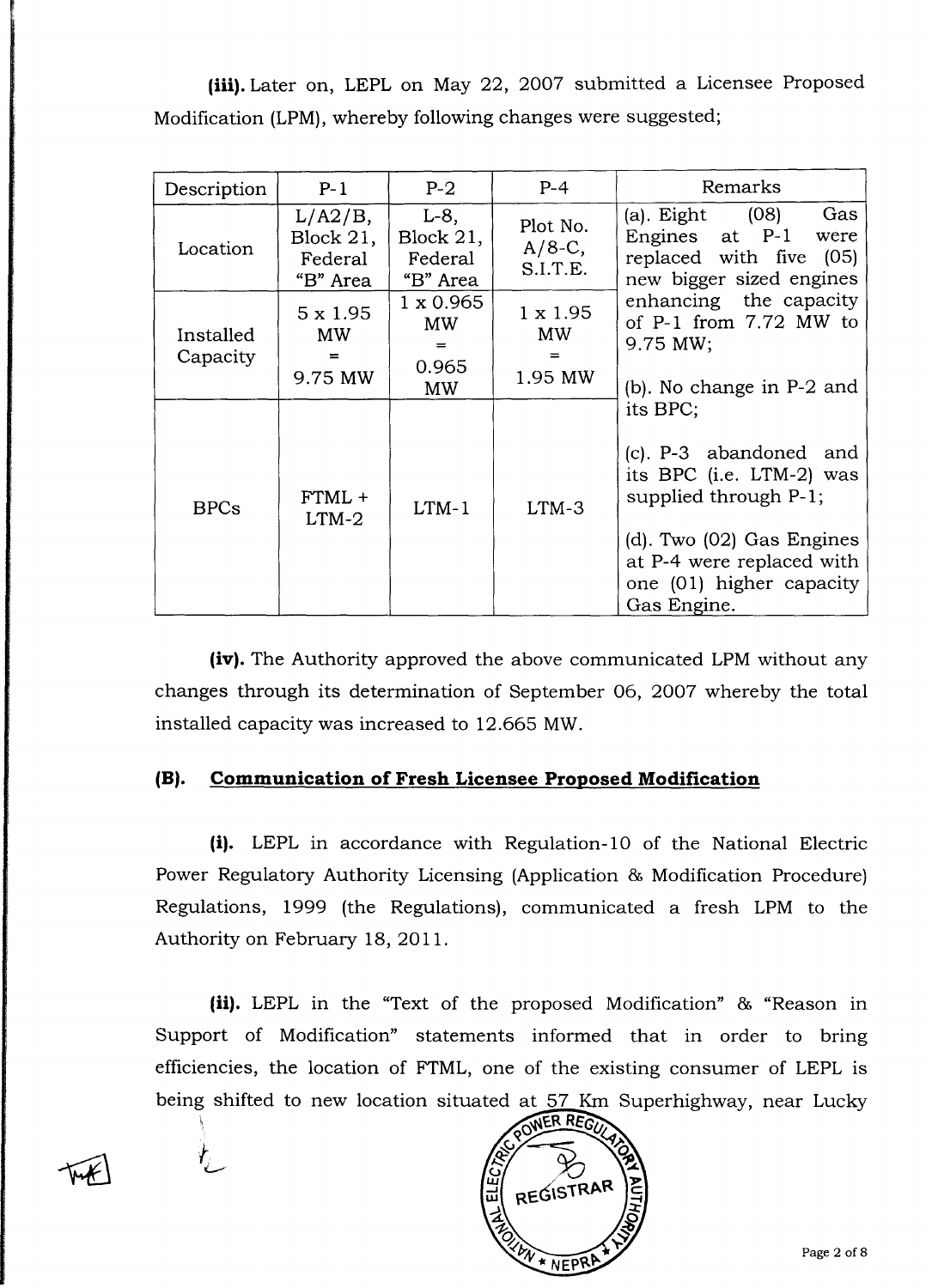Cement Limited. On account of the aforesaid shifting of FTML, the capacity of 7.8 MW dedicated to supply power to it would also be relocated adjacent to FTML. Additionally, at the aforesaid site a new consumer in the name of Gadoon Textile Mills Limited (GTML) would also be added. Further, two (02) additional gas engines would also be installed at the new/re-located site of P1 for feeding GTML. Further, LEPL also intends to restore its generation facility at P3 which were earlier abandoned, restoring the supply from this facility to Lucky Textile Mills No. 2. Also the exiting generation capacity at P4 would be enhanced by installation of additional gas engines.

**(iii). Regarding** the "Impact on Tariff', "Quality of Service (QoS)" and "Performance", LEPL submitted that proposed arrangement would not have any adverse effect on the tariff, QoS and on performance of its obligations under the already granted Generation Licence. In fact QoS and performance of LEPL would be greatly improved with the installation of new gas **engines and** customers would be served in a better way.

#### **(C). Processing of LPM**

(i). The Registrar scrutinized the communicated LPM of LEPL and after completion of all the required information as stipulated under the Regulation 10 (2) and 10 (3) of the Regulations and accepted the LPM as stipulated under the Regulation 10 (4) of the Regulations.

(ii). Further, a notice about the communicated LPM was published in the Newspapers of March 16, 2011, seeking comments from general public and other stakeholders in favor or against the proposed LPM.

(iii). Apart from the notice in the press, separate notices were also sent to experts, government ministries and representative organizations etc. **inviting their views** and comments.



Page 3 of 8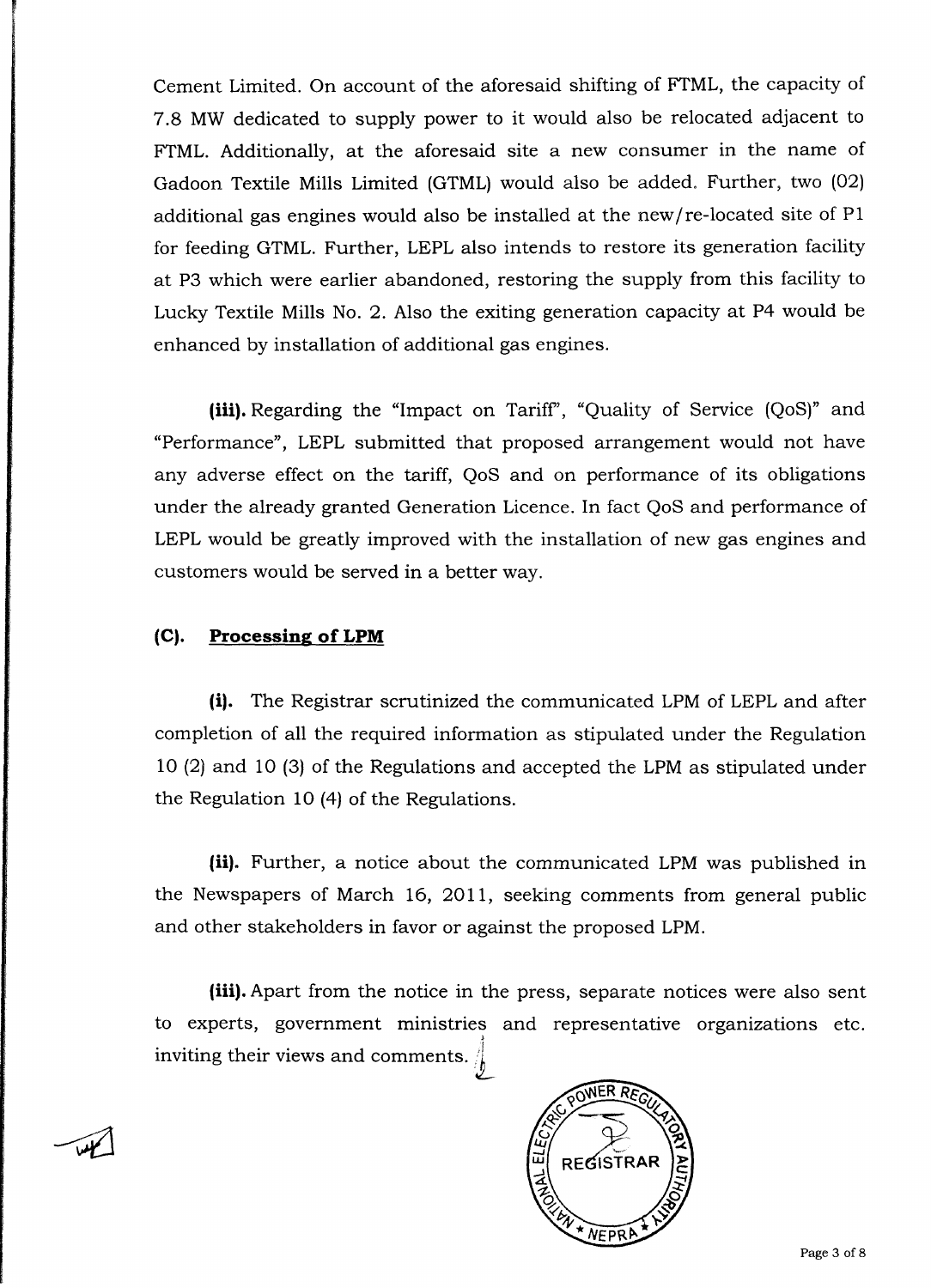#### **(D). Comments of Stakeholders**

(i). In response to the above published notice of LPM in the press and subsequent correspondences made with other stakeholders, NEPRA received comments from two (02) stakeholders only. These included comments of Central Power Purchasing Agency (CPPA) and Board of Investment (BOI) of Prime Minster's Secretariat.

**(ii). The salient points of the comments** offered by the above **mentioned stakeholders are summarized in the following paragraphs: -**

- (a). CPPA supported the proposed modification communicated by LEPL on the premise that supply of power to industrial units would provide a level of comfort to the system of KESC, reducing burden on its system;
- (b). BOI also endorsed the communicated LPM in the Generation Licence of LEPL subject to the fulfillment of the codal formalities and other requisite requirements;

(iii). In view of the supportive comments of the stakeholders and considering the fact that communicated LPM was mainly based on enhancement in generation capacity on Natural Gas, it was considered appropriate to process the communicated LPM without holding any Public Hearing etc.

#### (E). Approval **of LPM to Generation Licence**

(i). The Authority considers that in order to meet the growing demand of electricity in the country, it is imperative that efforts should be made to add more Generation Capacity on urgent basis not only by setting up new power plants but also by, enhancement of capacity of the existing power plants wherever possible.  $\oint$ 



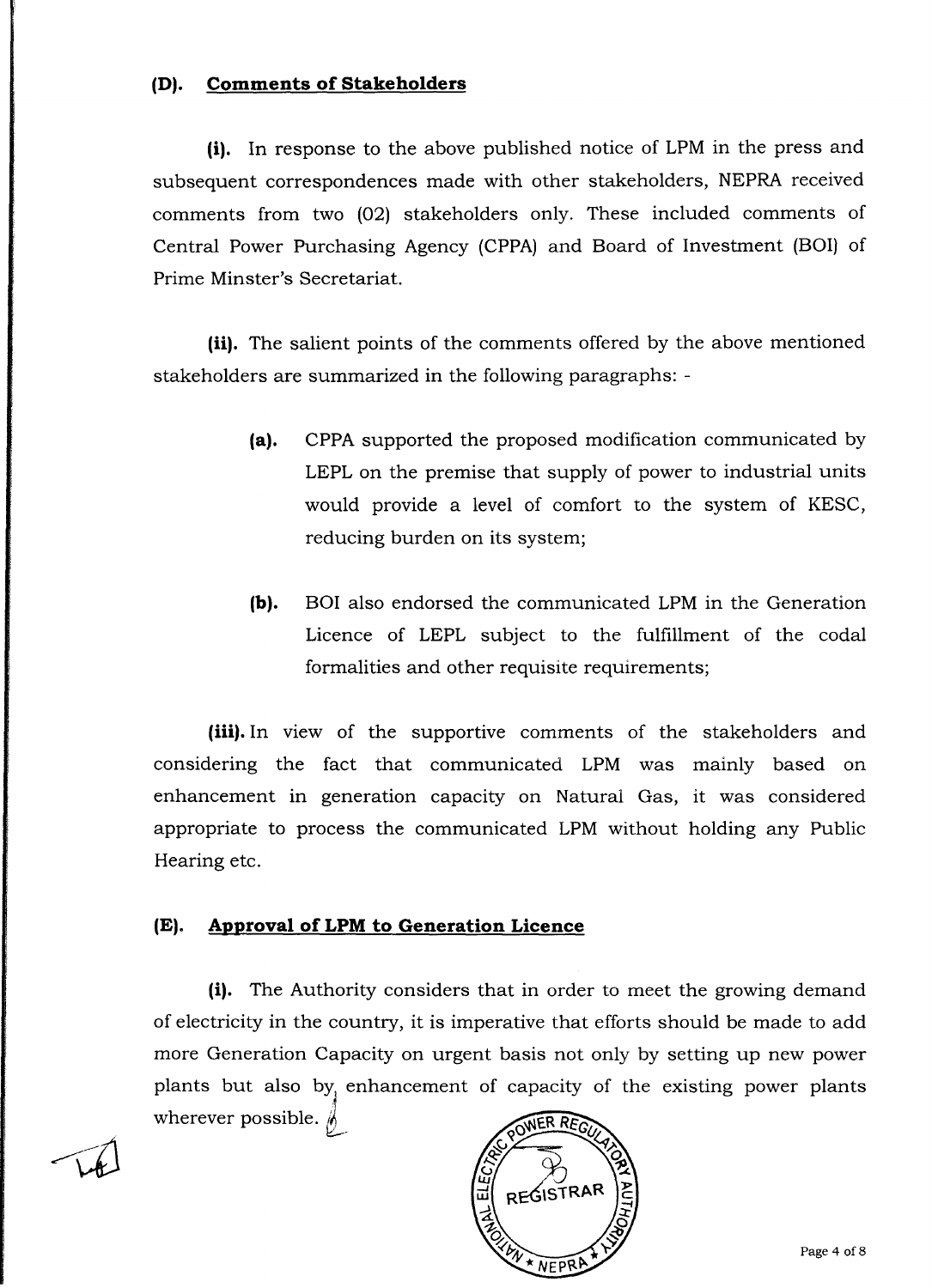| Detail                | $P-1$                                                                | $P-2$                                                                            | $P-3$                                                 | $P-4$                                                                               | Remarks                                                                                                                                                                                                                                                                                                                                                                                                                                                                                                                                                                                |
|-----------------------|----------------------------------------------------------------------|----------------------------------------------------------------------------------|-------------------------------------------------------|-------------------------------------------------------------------------------------|----------------------------------------------------------------------------------------------------------------------------------------------------------------------------------------------------------------------------------------------------------------------------------------------------------------------------------------------------------------------------------------------------------------------------------------------------------------------------------------------------------------------------------------------------------------------------------------|
| Location              | 57 Km on<br>Karachi-<br>Hyderabad<br>Superhigh<br>way Road           | $L-8$ ,<br><b>Block</b><br>21,<br>Federal<br>$\mathrm{H}^{\prime\prime}$<br>Area | $L-3$ ,<br><b>Block</b><br>21,<br>Federal<br>"B" Area | Plot No.<br>$A/8-C$ ,<br>S.I.T.E.                                                   | P-1 is planned<br>(a).<br>to be relocated at<br>57-KM<br>Karachi<br>alongwith one of its<br>existing BPCs in the<br>$\sigma$<br>FTML.<br>name                                                                                                                                                                                                                                                                                                                                                                                                                                          |
| Installed<br>Capacity | $5 \times 1.95$<br><b>MW</b><br>$+$<br>$2 \times 3.3$ MW<br>16.35 MW | 1 x<br>0.965<br><b>MW</b><br>$=$<br>0.965<br><b>MW</b>                           | 2x<br>0.965<br>$MW =$<br>1.930<br>MW)                 | 1 x<br>1.950<br><b>MW</b><br>$+$<br>1 x<br>0.965<br>MW<br>$=$<br>2.915<br><b>MW</b> | Further,<br>two<br>additional<br>Gas<br><b>Engines</b><br>also<br>are<br>being installed at the<br>new site enhancing<br>installed<br>the<br>capacity to<br>16.35<br>MW. Also a new BPC<br>in the name of GTML<br>is also being added<br>to its system at the<br>new location;<br>(b). No change<br>in<br>either capacity<br><b>or</b><br>BPC of P-2;<br>$(c)$ . P-3 is<br>being<br><b>BPC</b><br>restored<br>and<br>$(LTM-2)$<br>earlier<br>supplied through P-<br>1 will now be fed<br>through P-3;<br>Addition of one<br>(d).<br>Gas Engine at P-4<br>however, no change<br>in BPC. |
| <b>BPCs</b>           | <b>FTML</b><br>$+$<br><b>GTML</b>                                    | $LTM-1$                                                                          | $LTM-2$                                               | $LTM-3$                                                                             |                                                                                                                                                                                                                                                                                                                                                                                                                                                                                                                                                                                        |
| Grand Total =         |                                                                      |                                                                                  |                                                       |                                                                                     | 22.16 MW                                                                                                                                                                                                                                                                                                                                                                                                                                                                                                                                                                               |

(ii). In its LPM under consideration, LEPL has sought the following:-

**(iii). In view** of the ongoing shortage of capacity in the country, the addition of new generation capacity by LEPL is very encouraging as it will ultimately lessen the burden of KESC, which is facing severe power shortage in its area of service. OWER REG μ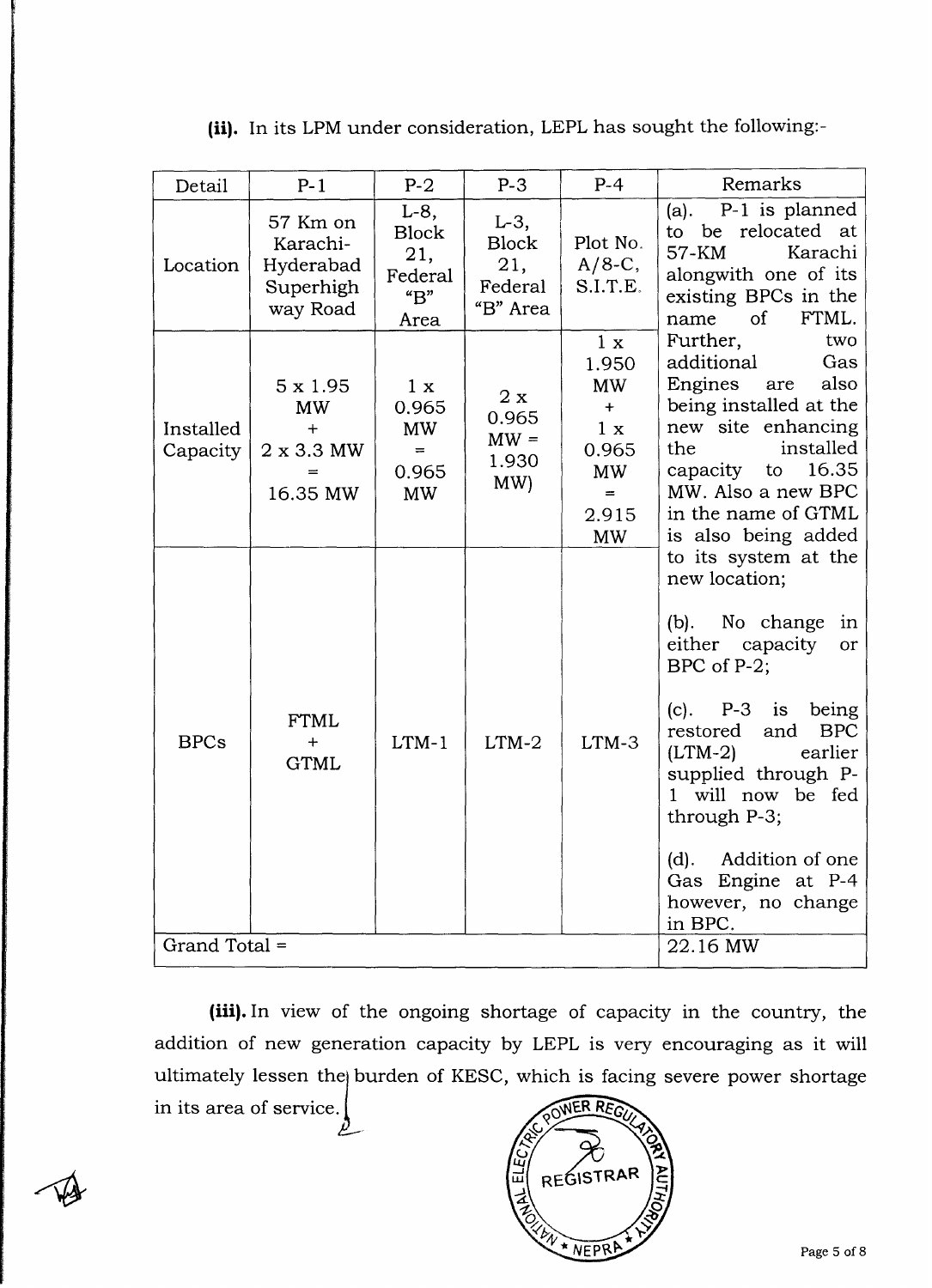(iv). About the existing BPCs of LEPL, it has been confirmed that none of its existing BPCs are consumers of the KESC or HESCO except FTML. About FTML, it was clarified that the same was a consumer of KESC at the time of grant of its Generation Licence in 2005. However, later on it stopped purchasing electricity from KESC. According to Section 22 (2) of the NEPRA Act, if a BPC intends to stop purchasing power from Distribution Company then a three years prior notice is required to pay the Distribution Company, the amount of cross-subsidy for uneconomic service. FTML confirmed that a prior notice for disconnection of supply from KESC was duly served and all the dues were cleared and accordingly KESC issued a clearance certificate in this regard.

(v). Apart from the existing BPCs, LEPL now intends supplying a new BPC (i.e. GTML) from its generation system. The new BPC will have a contracted load of 8.55 MW. LEPL has confirmed that the location where P-1 will be relocated and the new BPC in the name GTML, are located adjacent to each other. LEPL from P-1 will be supplying to GTML through an 11 KV underground cable (measuring about 50 meters) not involving any public or third party. Further, the load level for GTML is above the minimum level (of 1.00 MW) to qualify it as a BPC of LEPL under the Act. Pursuant to Section 22 of the Act, the Authority may permit a Generation Company to sell to BPC. The Authority considers that the proposed arrangement of supplying to GTML by LEPL is in line with the provision of the NEPRA Act and therefore LEPL is allowed to sell electricity to GTML through STSA. The Section 2(v) of the NEPRA Act, wherein the ownership, operation, management and control of distribution facilities located on private property and used solely to move or deliver electric power to the person owning, operating, managing and controlling those facilities or to tenants thereof has not been included in the definition of "distribution". Based on the considerations that BPC (i.e. GTML) is located adjacent to P-1 of LEPL and no public area is involved. The supply of power by LEPL through consumer owned distribution facilities located on private property of the consumers does not constitute a distribution activity



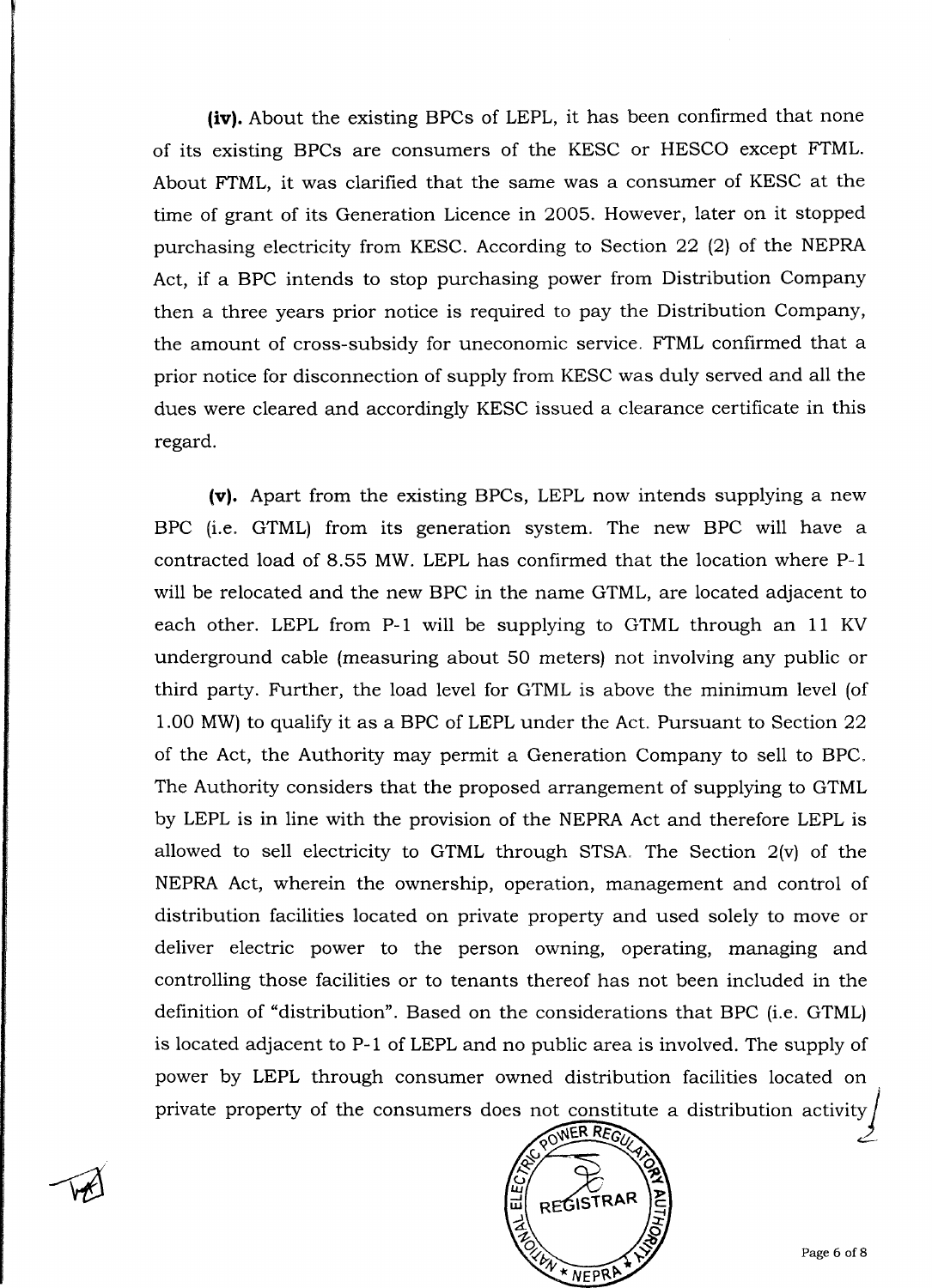under the Act, and a distribution licence will not be required. The matter of rates, charges and terms and conditions of tariff between LEPL and its BPC (i.e. GTML), does not affect any other consumer or third party. Therefore for the purpose of tariff, the Authority considers it appropriate asking LEPL and GTML to agree to a bilateral agreement and accordingly LEPL may charge the agreed tariff subsequent to the approval of the LPM in its generation licence.

(vi). It is clarified that the Authority at the time of grant of original Generation Licence fixed the term of the Generation Licence of LEPL to eighteen (18) years, based on the remaining useful life of the existing Gas Engines (at the time of grant of original Generation Licence) installed in the year from October 11, 1994 to July 21, 1998. With the installation of the new Gas Engines at P-1 and P-4, although the term of the Generation Licence may be re-fixed on the basis of the newly installed units, However, LEPL has not demanded for the same. Therefore, the Authority has kept the term of the Generation Licence unchanged.

(vii). In view of the fact that LEPL has completed all the requirements for processing of its LPM as envisaged in the Regulations therefore, the Authority hereby approves the communicated LPM of LEPL without any changes.

**(viii**). With approval of the communicated LPM, the cumulative Installed/ISO Capacity of its four diversely located generation facilities is now enhanced to 22.16 MW. Further, LEPL is now allowed to supply power to five (05) BPCs, as stipulated in Section 22 of the NEPRA Act.

**(ix).** The amendments made in "Face Sheet", "Schedule-I", "Schedule-II" and STSA of the Generation Licence (No. SGC/30/2005, dated April 19, 2005) are attached (i.e. Modified Schedule-I, Modified Schedule-II and Modified STSA) as Annexure to this determination,